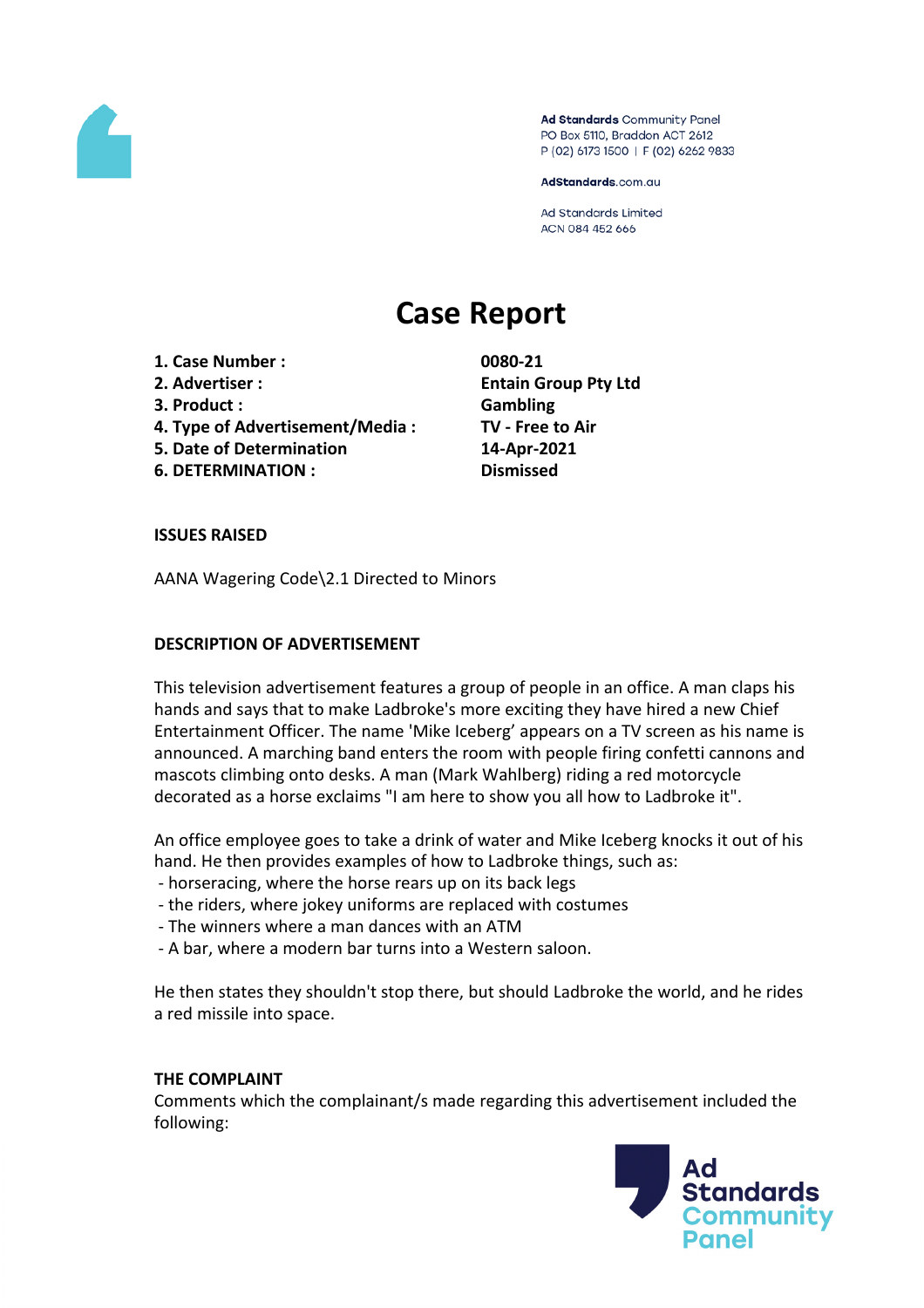

*How irresponsible that it is marketed towards young children end gambling being fun and entertaining. I'm disgusted. I have family members affected by gambling. Please don't allow let this ad continue in this time slot!*

## **THE ADVERTISER'S RESPONSE**

Comments which the advertiser made in response to the complainant/s regarding this advertisement include the following:

*Thank you for your letter dated 31 March 2021 and for bringing this complaint to our attention. We are always open to hearing the views of community members either directly or through avenues such as Ad Standards ("AS").* 

*We understand that the advertisement in question is a Ladbrokes television commercial promoting our "Ladbrokes" brand ("Ad").* 

*In your letter of 31 March 2021, the Ad is described by the community member as: It is very irresponsible to use gimmicks like robots, cowboys, rocket ships, party tricks to advertise Gambling at a time of night that children would be watching. It is blatantly aimed at young boys!*

*The specific reason for concern outlined by the community member in your letter of 31 March 2021 of the Ad is:* 

*How irresponsible that it is marketed towards young children end gambling being fun and entertaining. I'm disgusted. I have family members affected by gambling. Please don't allow let this ad continue in this time slot!*

*The specific issues raised are in relation to clause 2.1 of the AANA Wagering Code – Directed to minors.*

*Our response to this complaint is set out below.* 

#### *A description of the advertisement*

*The Ad is a 30 second fictional advertisement. The Ad is set in a fantastical world. It introduces the character "Mike Iceberg" who has been hired by Ladbrokes as the new "Chief Entertainment Officer". He is able to do things that are extraordinary / out of the ordinary to make racing even more entertaining. He coins the phrase "Ladbroke It" which is repeated throughout the Ad which illustrates everyday things becoming more entertaining.*

*The Ad concludes with the "Ladbrokes" logo on screen.* 

*In accordance with regulations and as part of our commitment towards responsible gambling, "Is gambling a problem for you? Call Gambling Help on 1800 858 858 or visit gamblinghelponline.org.au" appears on screen during the Ad.*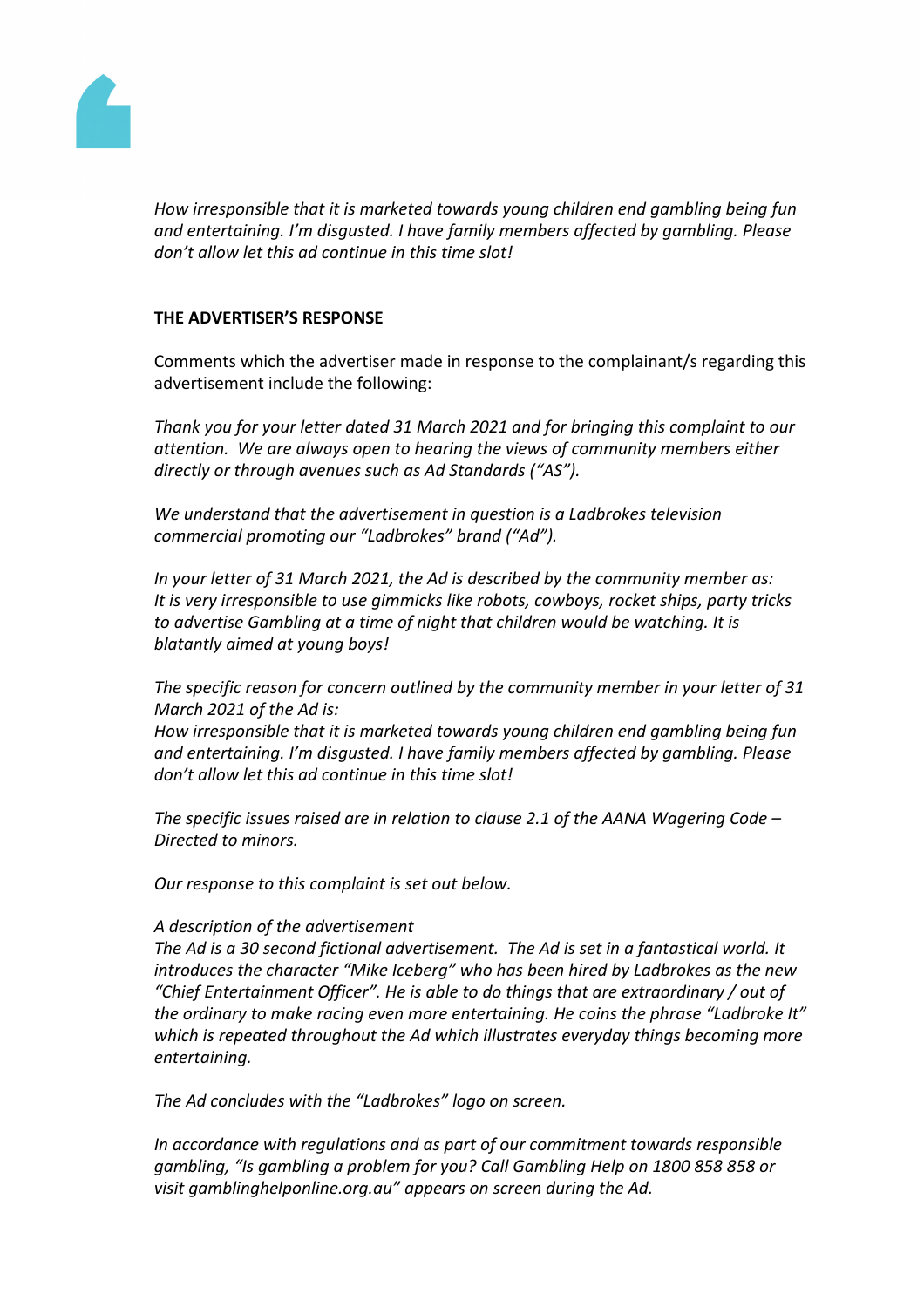

*At the outset and with respect to the views of the community member, we wish to correct some incorrect assertions made in the complaint:*

#### *Incorrect assertion*

*"It is very irresponsible to use gimmicks like robots, cowboys, rocket ships, party tricks to advertise Gambling at a time of night that children would be watching."*

#### *Response*

*The purpose of the Ad is to breakdown the conventions of how the general public views racing and the racing industry.*

*The use of props such as robots and cowboys assists in the telling of this fictional story.* There is no use of "rocket ships" or "party tricks" in this Ad. There is use of a missile at *the conclusion of the Ad. We are unsure what the reference to "party ticks" relates to.*

*The broadcast of the Ad complies with all legislation and regulations. Although a commercial relating to betting or gambling cannot be broadcast in any program classified G or lower between 4:00pm and 7:00pm, this restriction does not apply during news, current affairs and sports programs. In other words, gambling advertising can be broadcast at this time (between 4:00pm and 7:00pm) if it is during news, current affairs or sports programs.*

*Incorrect assertion "It is blatantly aimed at young boys!"*

#### *Response*

*The Ad is not "blatantly aimed at young boys".*

*As a gambling operator, Ladbrokes is only able to have customers who are 18 years of age or older. The Ad is directed at people who can legally use Ladbrokes' services.*

*The Ad is not, having regard to theme, visuals and language used, directed primarily to minors.*

#### *Incorrect assertion*

*"How irresponsible that it is marketed towards young children end gambling being fun and entertaining."*

#### *Response*

*The Ad is not marketed towards young children.*

*As gambling operator, Ladbrokes is only able to have customers who are 18 years of age or older. The Ad is directed at people who can legally use Ladbrokes' services.*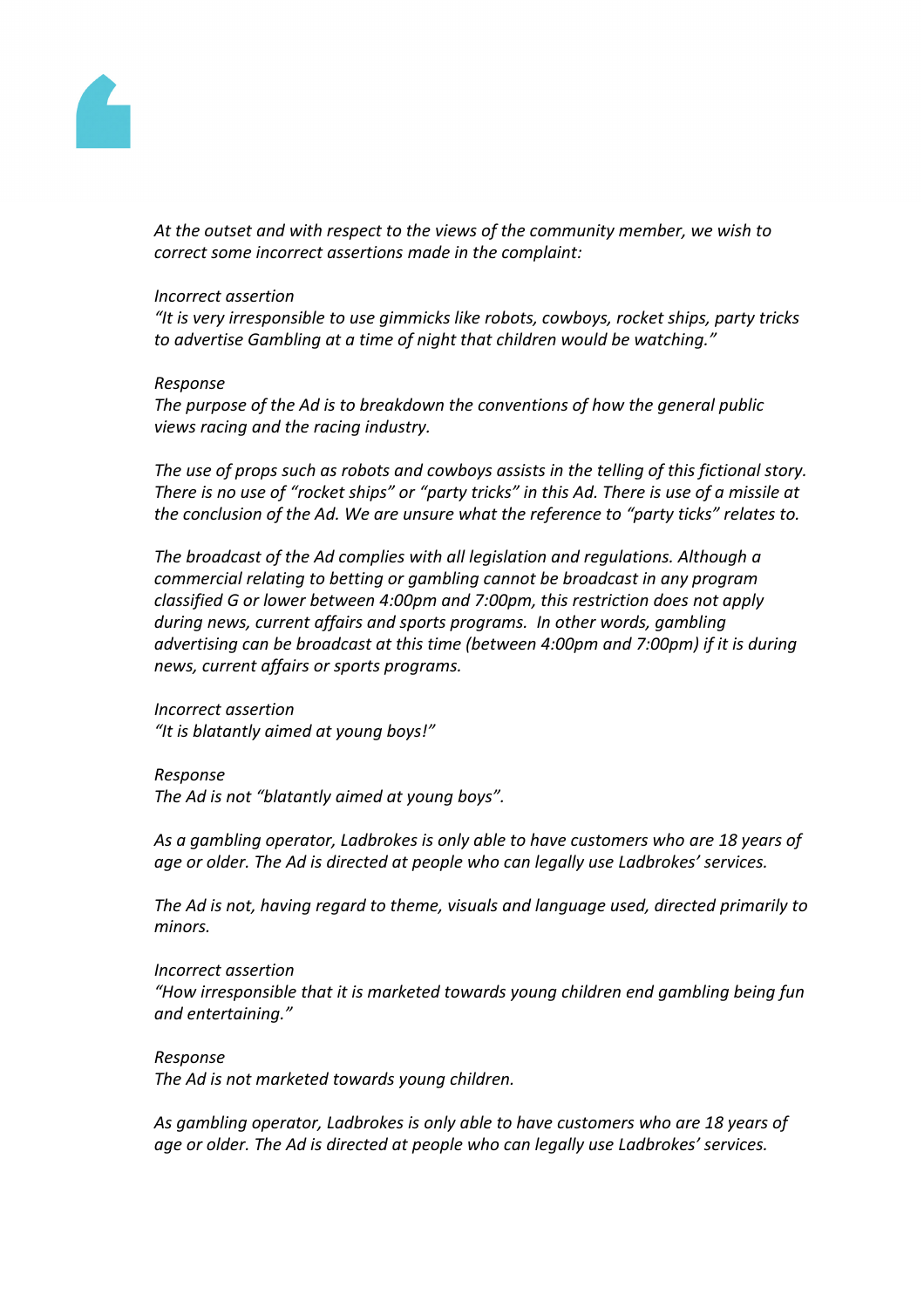

*The Ad is not, having regard to theme, visuals and language used, directed primarily to minors.*

## *Section 2 of the Wagering Code*

*As we are an online and telephone wagering business licensed and regulated in Australia, the Wagering Code is applicable to our Ad. Although, for the reasons mentioned above and below, we do not believe our Ad contravenes the Wagering Code.*

## *2.1 – Directed to Minors*

*We believe that our Ad, having regard to the theme, visuals and language used, is not directed to minors (persons under 18 years of age).*

*The use of a robot, cowboys, a missile and other themes in no way means that this Ad is directed to persons under the age of 18 years of age. Those props are used as part of the fictional story of Ladbrokes' new "Chief Entertainment Officer". The use of these themes/props is associated with adult conduct – the ATM withdraw (featuring "robots") can only be used by customers (i.e. people over 18 years of age); the use of "cowboys" draws on scenes from western movies; and the topic of missiles is not a theme minors would have knowledge of.*

*It is illegal to broadcast a commercial relating to betting or gambling*

- *(a) in any program classified G or lower between 6:00am and 8:30am; and 4:00pm and 7:00pm; and*
- *(b) during any program between 5:00am and 8:30pm and principally directed to children.*

*The restrictions in (a) above do not apply during news, current affairs or sports programs. The community member alleges that they viewed the advertisement at 7:00pm on Channel 9 (free to air) on Monday 15 March 2020 in Western Australia. On review of similar television programming for Monday night, Channel 9 broadcast the following programs:*

- *(a) "Nine News: First at Five" from 5:00pm to 6:00pm;*
- *(b) "Nine News" from 6:00pm to 7:00pm; and*
- *(c) "A Current Affair" from 7:00pm to 7:30pm.*

*As the above programs would be classed as "news, current affairs or sports programs", Ladbrokes is able to broadcast betting or gambling advertisements during these programs.*

*It is also illegal to open a gambling account if you are under 18 years of age. Ladbrokes do not have any customers under 18 years of age. The Ad is directed at people who are legally able to open an account with Ladbrokes. Having regard to the theme, visuals and language used, the Ad is not directed at minors.*

#### *2.2 – Depiction of Minors*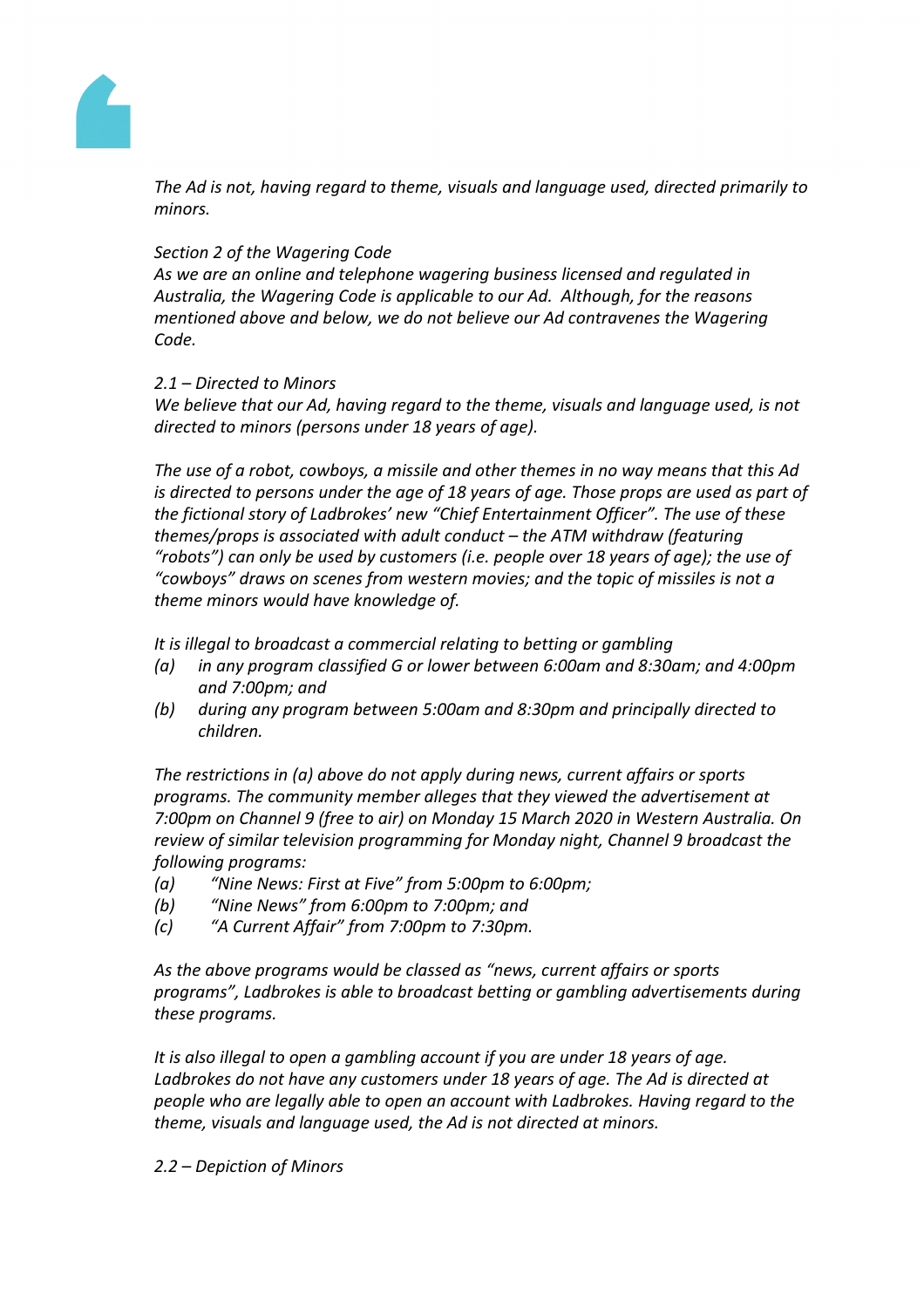

We believe that our Ad does not depict a person under the age of 18 years of age in an *incidental role or at all.*

*2.3 – Depiction of 18-24 year olds wagering We believe that our Ad does not depict a person aged 18-24 years old engaged in wagering activities.*

*2.4 – Wagering in combination with the consumption of alcohol We believe that our Ad does not portray, condone or encourage wagering in combination with the consumption of alcohol.* 

*2.5 – Stated or implied promise of winning We believe that our Ad does not state or imply a promise of winning.*

*2.6 – Means of relieving a person's financial or personal difficulties We believe that our Ad does not portray, condone or encourage participation in wagering activities as a means of relieving a person's financial or personal difficulties.*

*2.7 – Sexual success and enhanced attractiveness We believe that our Ad does not state or imply a link between wagering and sexual success or enhanced attractiveness.*

*2.8 – Excessive participation in wagering activities We believe that our Ad does not portray, condone or encourage excessive participation in wagering activities.*

*2.9 – Peer pressure to wager or abstention from wagering We believe that our Ad neither portrays, condones or encourages peer pressure to wager nor disparages abstention from wagering activities.*

*Section 2 of the AANA Code of Ethics*

*For the reasons mentioned above and below, we do not believe our Ad contravenes the AANA Code of Ethics.*

#### *2.1 – Discrimination*

*We believe that our Ad does not discriminate against or vilify a person or section of the community on account of race, ethnicity, nationality, gender, age, sexual preference, religion, disability, mental illness or political belief.* 

#### *2.2 – Sexual appeal*

*We believe that our Ad does not employ sexual appeal where images of minors, or people who appear to be minors, are used; or in a manner which is exploitative or degrading of any individual or group of people.*

#### *2.3 – Violence*

*We believe that our Ad does not present or portray violence.*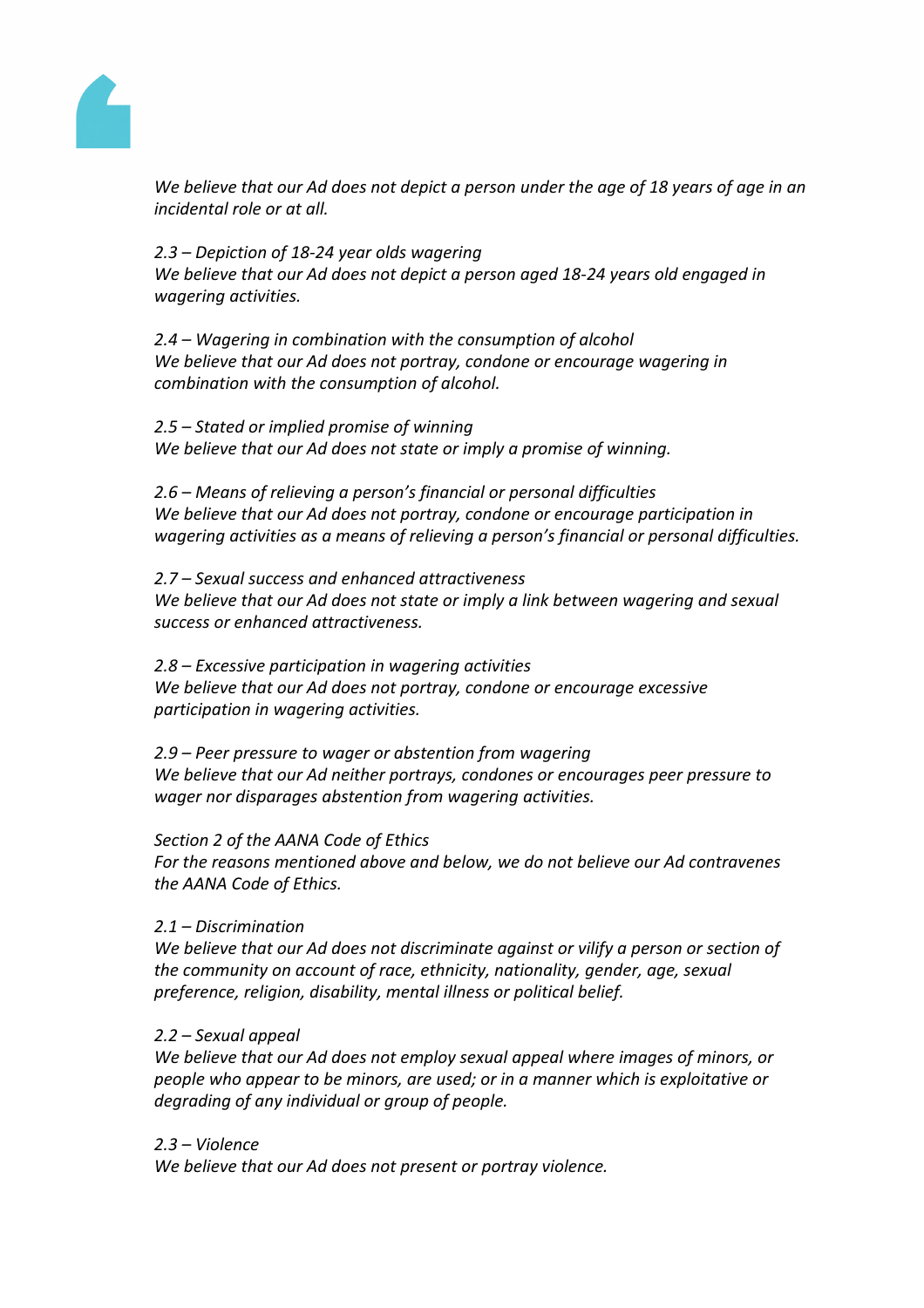

## *2.4 – Sex, sexuality and nudity*

*We believe that our Ad does not treat sex, sexuality or nudity with insensitivity to the relevant audience.* 

## *2.5 – Language*

*We believe that our Ad uses language which is appropriate in the circumstances, and is not strong or obscene.* 

#### *2.6 - Health and Safety*

*We believe that the Ad does not depict material contrary to prevailing community standards on health and safety.*

*AANA Code for Advertising and Marketing Communications to Children We do not consider that the AANA Code for Advertising and Marketing Communications to Children applies as the Ad is not, having regard to the theme, visuals and language used, directed primarily to children or for product which is targeted toward or having principal appeal to children.* 

*AANA Food and Beverages Marketing and Communications Code We do not consider that the AANA Food and Beverages Marketing and Communications Code applies as the Ad does not advertise food or beverage products.*

*We sincerely hope that the clarification provided here resolves the concerns of both Ad Standards and the community member.*

# **THE DETERMINATION**

The Ad Standards Community Panel (Panel) considered whether this advertisement breaches the AANA Code of Ethics (the Code) or the AANA Wagering Advertising and Marketing Communication Code (Wagering Code).

The Panel noted the complainant's concern that the advertisement is targeted towards young boys by using robots, cowboys, rocket ships.

The Panel viewed the advertisement and noted the advertiser's response.

The Panel noted that the advertiser is a company licensed in a State or Territory of Australia to provide wagering products or services to customers in Australia and that the product advertised is a wagering product or service and therefore the provisions of the Wagering Code apply.

As per the AANA Wagering Advertising and Marketing Communication Code Practice Note: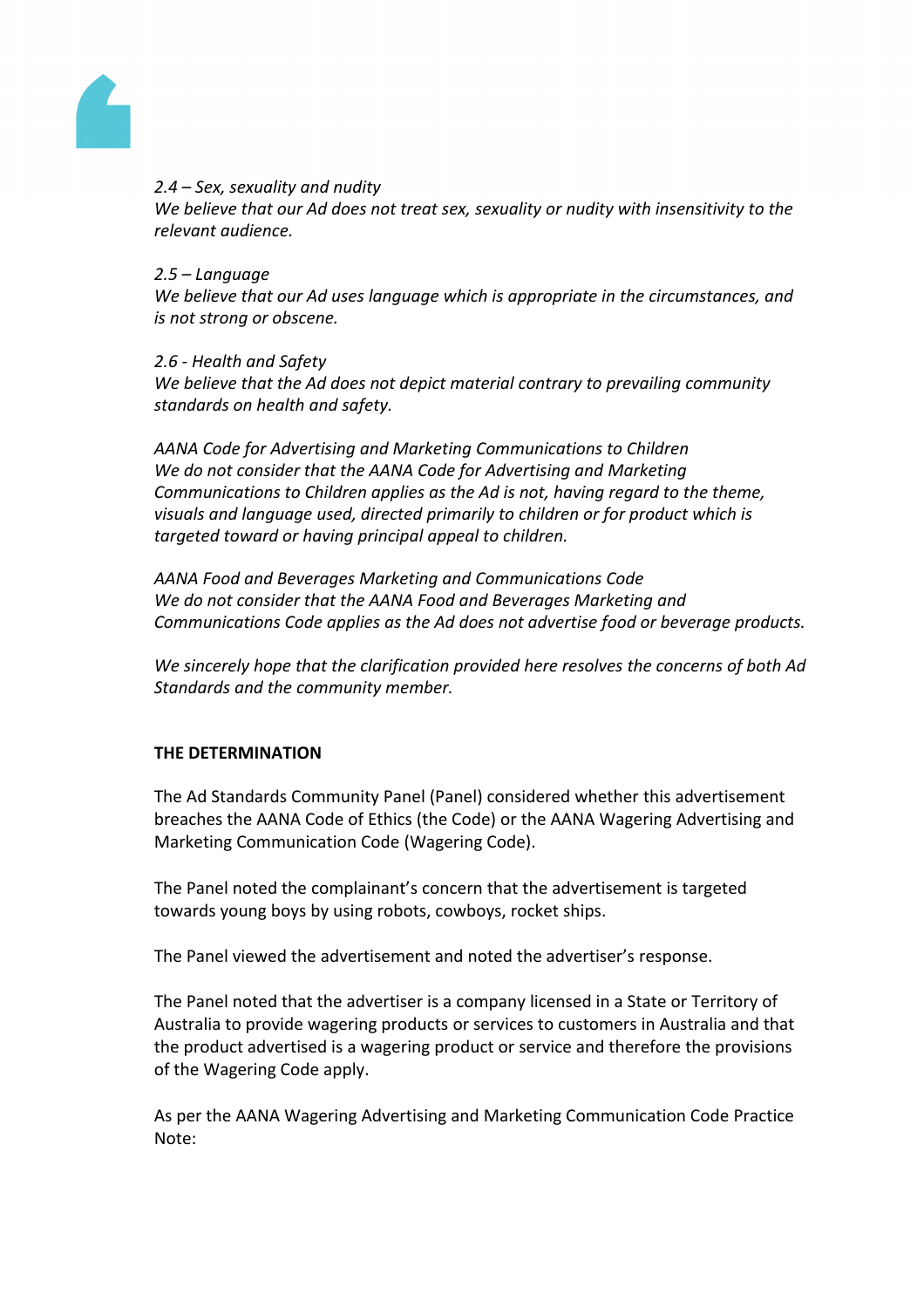

*"The Code applies to advertising and marketing communication for wagering products and services provided by licensed operators in Australia."*

# **Wagering Code Section 2.1 - Advertising or Marketing Communication for a Wagering Product or Service must not, having regard to the theme, visuals and language used, be directed primarily to Minors**

The Panel noted that the Practice Note for the Wagering Code states:

*"Whether an advertisement or marketing communication is "directed primarily to minors" is an objective test based on a range of factors. It is a combination of visual techniques and age of characters and actors which will mean the marketing communication is directed primarily to minors. The use of any one factor or technique in the absence of others may not necessarily render the marketing communication "directed primarily to minors"…*

*"An advertisement or marketing communication featuring cartoons or licensed characters, such as super heroes and celebrities, that particularly appeal to minors may breach the Code. Licensed operators should take great care when using cartoonlike images. They may be acceptable if they are adult in nature but licensed operators run the risk of breaching the Code if the cartoon images are appealing to minors."*

The Community Panel noted that minors were defined in the Wagering Code as those under 18.

The Panel noted that the advertisement features adults in an office setting, and that Mark Wahlberg is an actor who will be recognizable to adults rather than children.

The Panel noted that the advertisement may be attractive to children due to the loud sounds, special effects and the rocket however the Panel considered that those aspects would be equally attractive to adults.

The Panel considered that while the advertisement may be somewhat appealing to children, it is not directed towards people under 18.

# **Wagering Code Section 2.1 conclusion**

The Panel determined that the advertisement was not directed primarily to minors and did not breach Section 2.1 of the Wagering Code.

**Wagering Code Section 2.4 - Advertising or Marketing Communication for a Wagering Product or Service must not portray, condone or encourage wagering in combination with the consumption of alcohol.**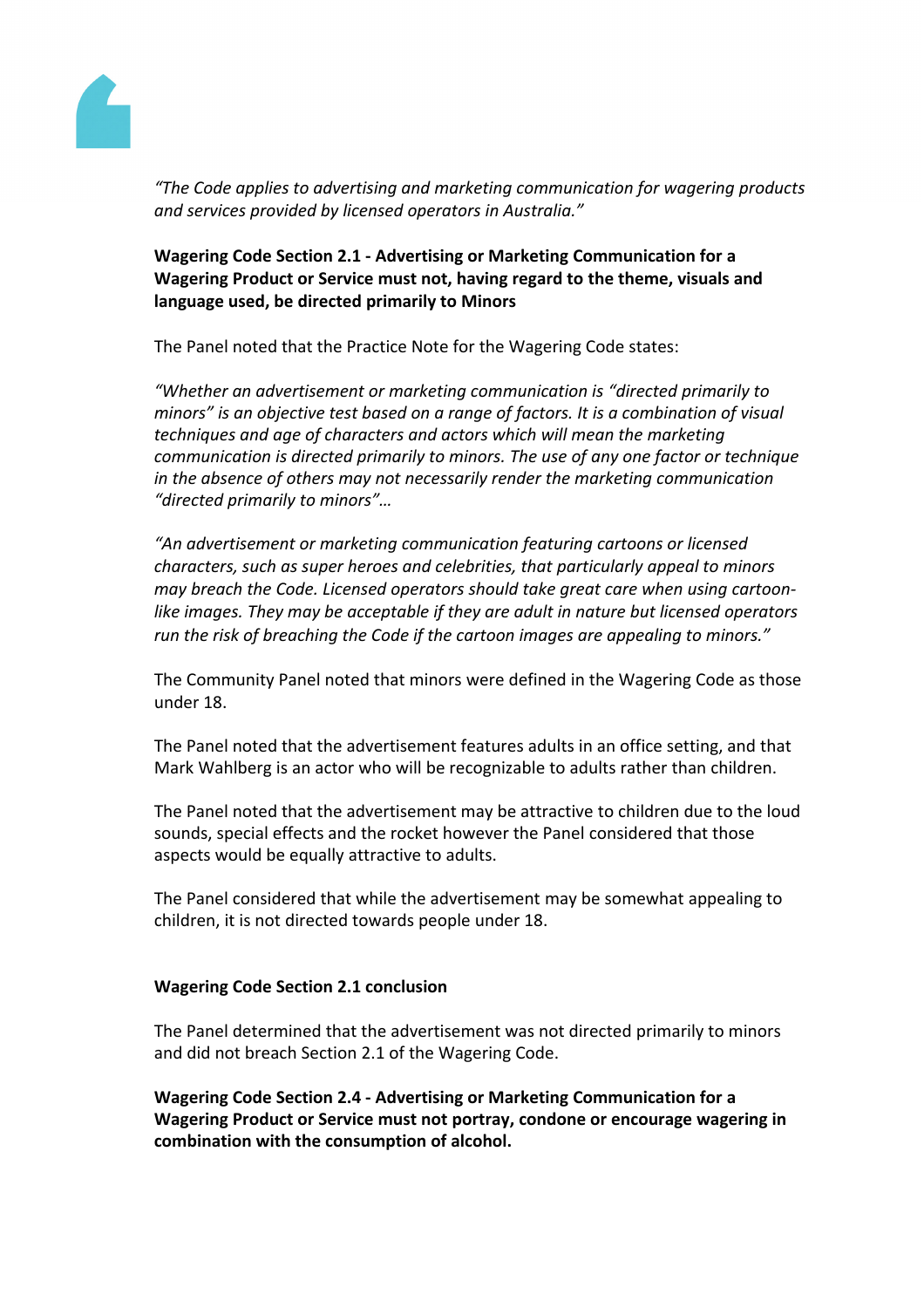

The Panel noted a scene in the advertisement in which the actors are in a sports bar and Mr. Wahlberg holds up a glass.

The Panel noted that the glass is empty, and no other people in the scene are holding or consuming alcohol.

## **Wagering Code Section 2.4 conclusion**

The Panel determined that the advertisement did not breach Section 2.4 of the Wagering Code.

## **Code of Ethics Section 2.3 - Advertising shall not present or portray violence unless it is justifiable in the context of the product or service advertised.**

The Panel noted a scene in which a man falls through a table and there is a gunshot sound.

The Panel considered that the scene is consistent with old Western movies, and is consistent with the theme of the advertisement showing unrealistic scenarios. The Panel noted that the scene is brief, and considered that most members of the community would not find the advertisement to present violence.

#### **Code of Ethics Section 2.3 conclusion**

The Panel considered that the advertisement did not portray violence and did not breach the Code.

# **Code of Ethics Section 2.6 - Advertising shall not depict material contrary to Prevailing Community Standards on health and safety**

#### Bullying

The Panel noted that Mike Iceberg is shown to kick a water tower after a man has just taken a drink.

The Panel considered that this scene occurs as he is first introduced, and appears to be attempting to create a stir.

The Panel considered that during the advertisement, Mike Iceberg is shown to be loud and disruptive, and his fellow employees seem unimpressed by his extravagance.

The Panel considered that most members of the community would not consider the scene to be a depiction of bullying that would breach the Code.

#### Mike Iceberg on a horse